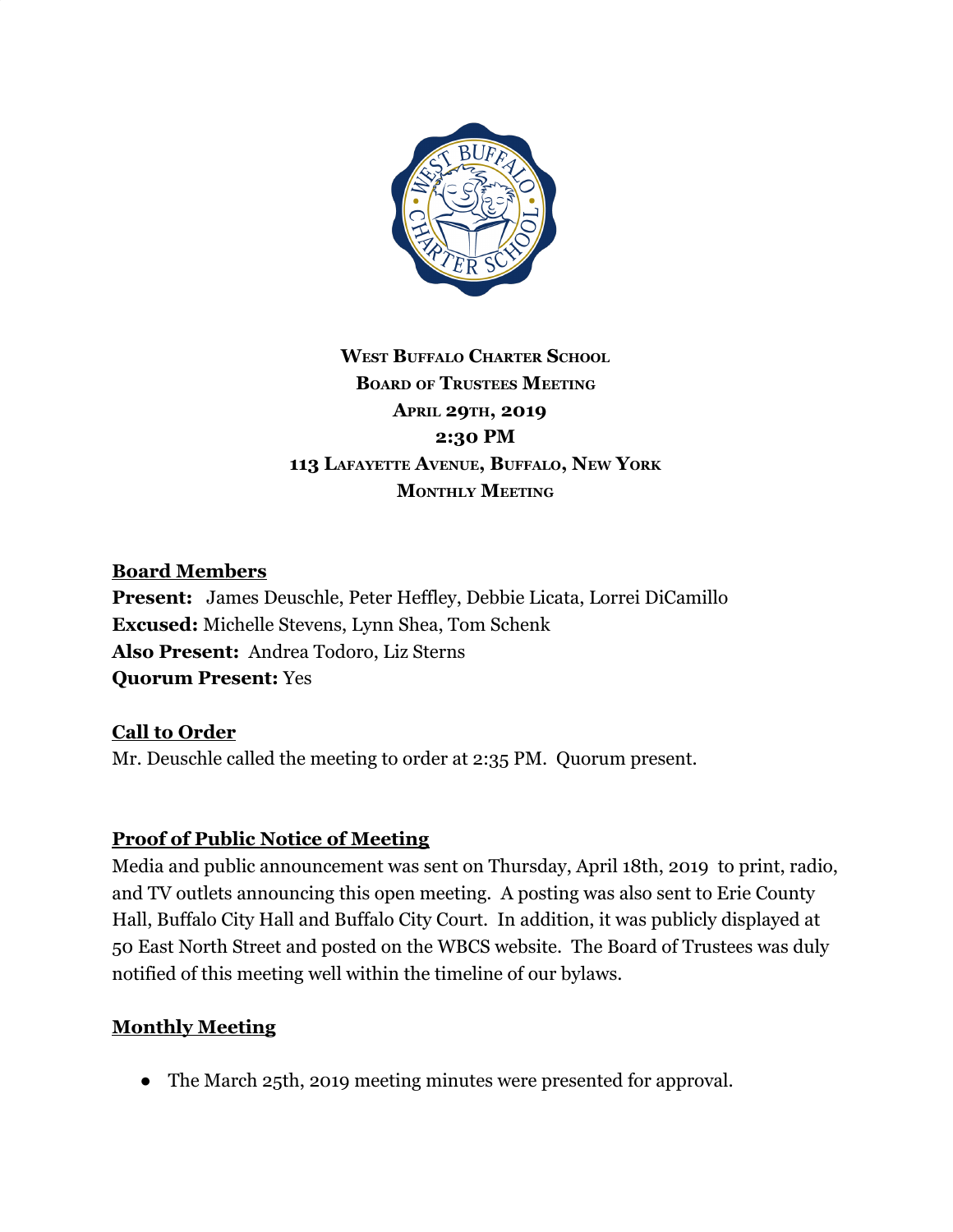# **Upon motion duly made by Mr. Deuschle and seconded by Mr. Heffley, the March 25th, 2019 minutes were approved as presented. All in favor. Non-opposed.**

## **Financial Report**

Mrs. Sterns presented the financial reports for the period ending March 31st, 2019 (a copy is attached hereto and made a part hereof).

- Mrs. Sterns presented a detailed overview of the PTO policies of the 2018-2019 school year and the new 2019-2020 school year for all employee classifications.
- Mrs. Sterns presented a detailed overview of all items in regards to the 2019-2020 employee compensation plan.
- Mrs. Sterns and Mr. Deuschle will continue to review the budget as the five year charter renewal approaches.
- Mrs. Sterns presented the 2019-2020 budget.

**Upon motion duly made by Mr. Deuschle and seconded by Mr. Heffley, the HR Committee approved the two amendment recommendations pertaining to PTO. All in favor. Non-opposed.**

**Upon motion duly made by Mr. Deuschle and seconded by Mr. Heffley, the 2019-2020 budget was approved with no changes. All in favor. Non-opposed.**

**Upon motion duly made by Mr. Deuschle and seconded by Mr. Heffley, the March 25th, 2019 financials were approved as presented. All in favor. Non-opposed.**

### **School Leader Report**

Mrs. Todoro presented the School Leader report (a copy is attached hereto and made a part hereof).

● Mrs. Todoro presented an overview of the visit by SED that took place on April 11th, 2019. The formal report pertaining to the visit will be provided sometime in May.